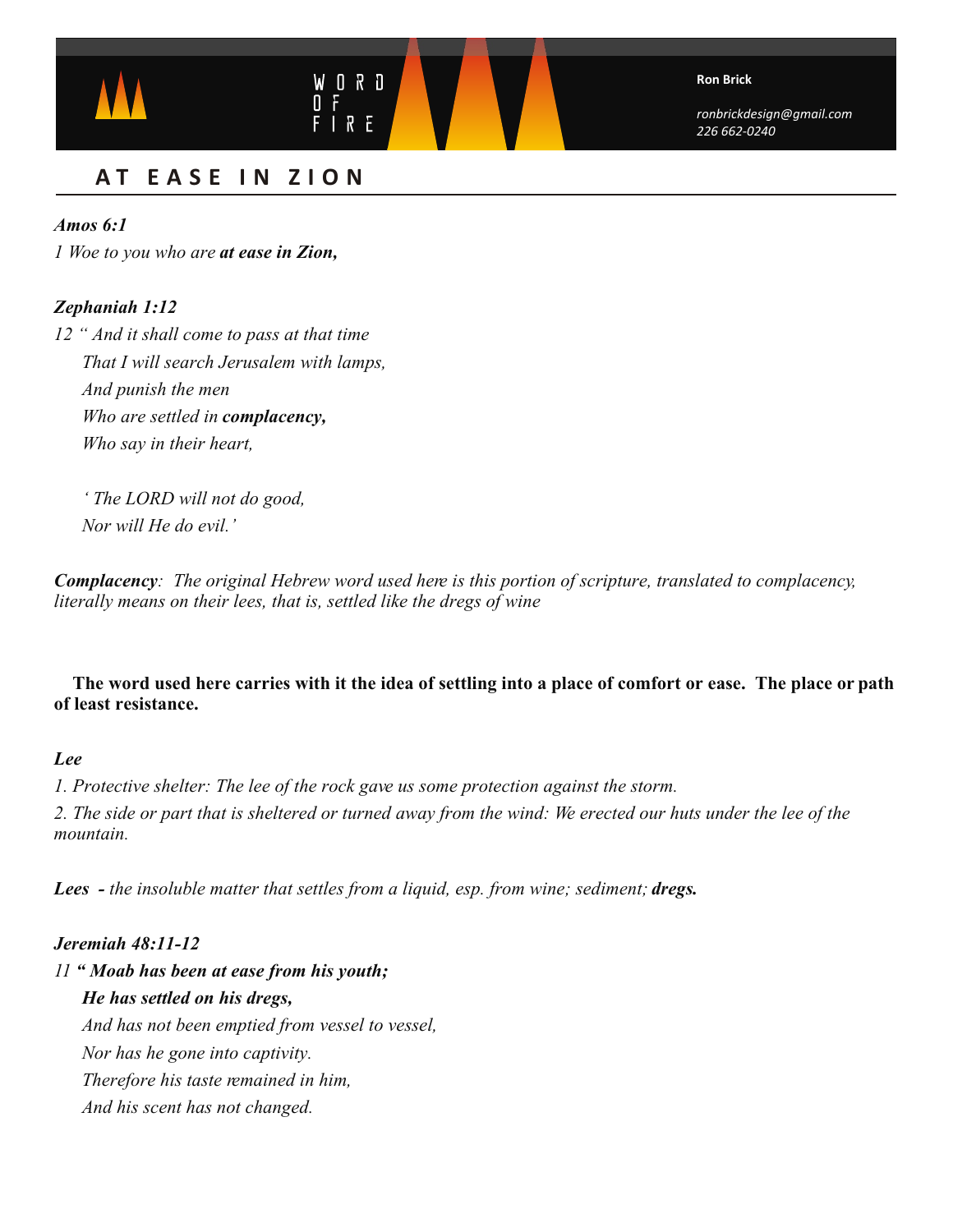*12 " Therefore behold, the days are coming," says the LORD,*

 *" That I shall send him wine-workers Who will tip him over And empty his vessels And break the bottles.* 

# *Psalm 55:19*

*19 God will hear, and afflict them, Even He who abides from of old. Because they do not change, Therefore they do not fear God.*

**If we sit back on our lees and do not change or grow we are in danger of having our bottles tipped and our wine spilt out. If we sit in our pews and become complacent it is because we have lost our fear of God. We say,** 

*' The LORD will not do good, Nor will He do evil.'*

**We come to the knowledge of God and a more complete understanding of who He is when we fear Him. It is when we have a reverence for Him, a deep respect of Him, that we are able to begin to know Him on a deeper level. If we become complacent by sitting back on our lees we enter into a dangerous place. We are in danger of sinning against Him by presuming on His grace, taking Him for granted and becoming unprofitable to Him by not revealing His Son.**

*Proverbs 2:5*

*5 Then you will understand the fear of the LORD, And find the knowledge of God.* 

*1 Chronicles 16:25 25 For the LORD is great and greatly to be praised; He is also to be feared above all gods.*

# *Psalm 96:4*

*4 For the LORD is great and greatly to be praised; He is to be feared above all gods.*

*Romans 3:10-19 10 As it is written:*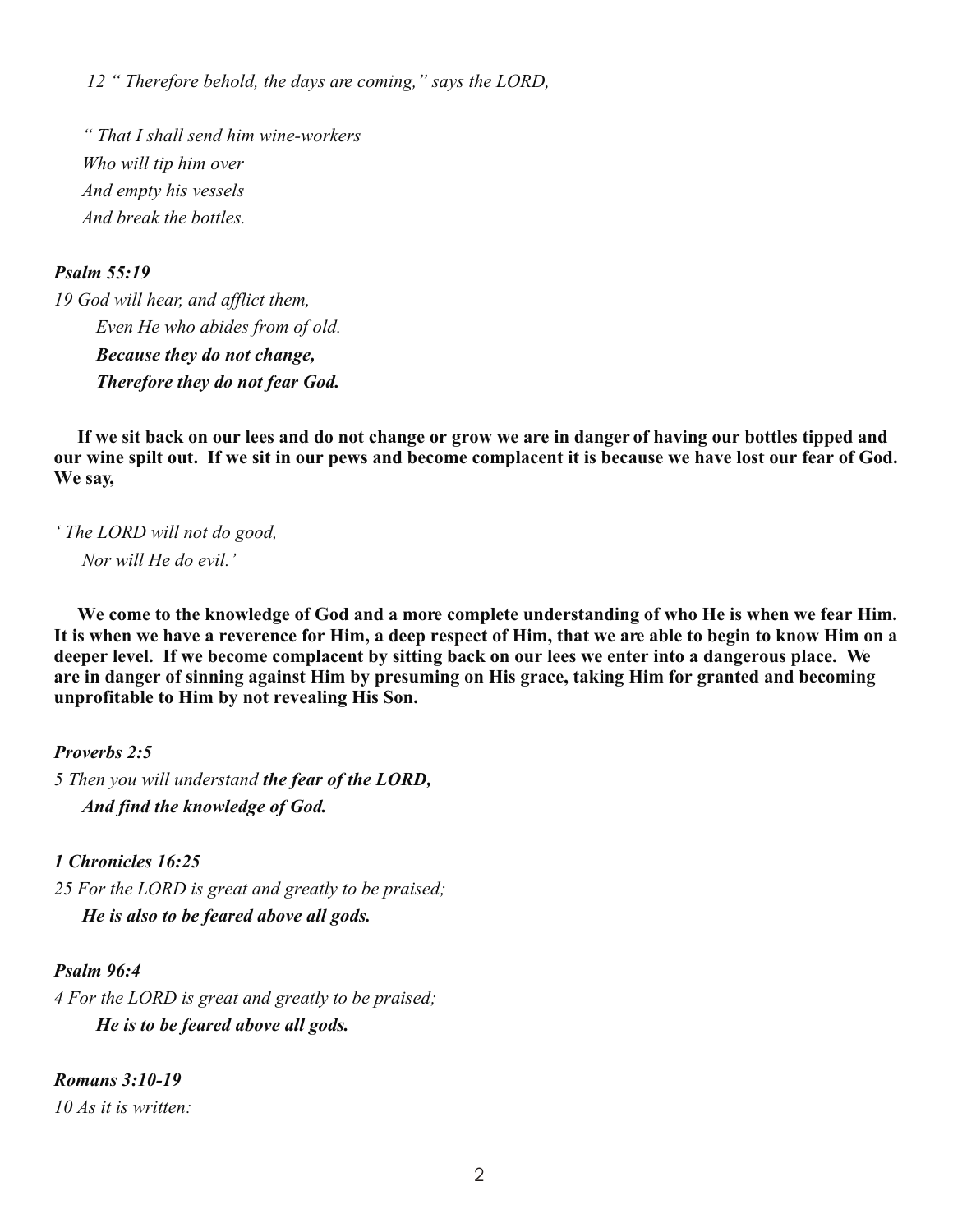*" There is none righteous, no, not one; 11 There is none who understands; There is none who seeks after God. 12 They have all turned aside; They have together become unprofitable; There is none who does good, no, not one." 13 " Their throat is an open tomb;*

 *With their tongues they have practised deceit";*

 *" The poison of asps is under their lips"; 14 " Whose mouth is full of cursing and bitterness." 15 " Their feet are swift to shed blood; 16 Destruction and misery are in their ways; 17 And the way of peace they have not known." 18 " There is no fear of God before their eyes."*

**We need to have a healthy fear of God. A fear that will drive us to our knees to seek Him and know Him. A fear that will cause us to walk in His ways. To walk forward in the light of obedience to the will of the Father. A fear that will cause us to enter into labour with Christ for His Church and the lost. Paul filled up in his flesh the afflictions of Christ that were lacking for Christ's church. It is the fear of God that will move us forward into the Fathers will so that we will do the same.**

# *Colossians 1:24*

*24 I now rejoice in my sufferings for you, and fill up in my flesh what is lacking in the afflictions of Christ, for the sake of His body, which is the church,*

**The Old Testament offerings were a picture of Christ. They represented the offering of Christ giving Himself completely to the Father. They represented Christ's total submission and obedience to the will of the Father. They were given to God by fire to represent the consuming fire of God's holy nature to burn up the flesh and consume sin.** 

## *Exodus 24:17*

*17 The sight of the glory of the LORD was like a consuming fire on the top of the mountain in the eyes of the children of Israel.*

*Deuteronomy 4:24 24 For the LORD your God is a consuming fire, a jealous God.* 

*Hebrews 12:29 29 For our God is a consuming fire.*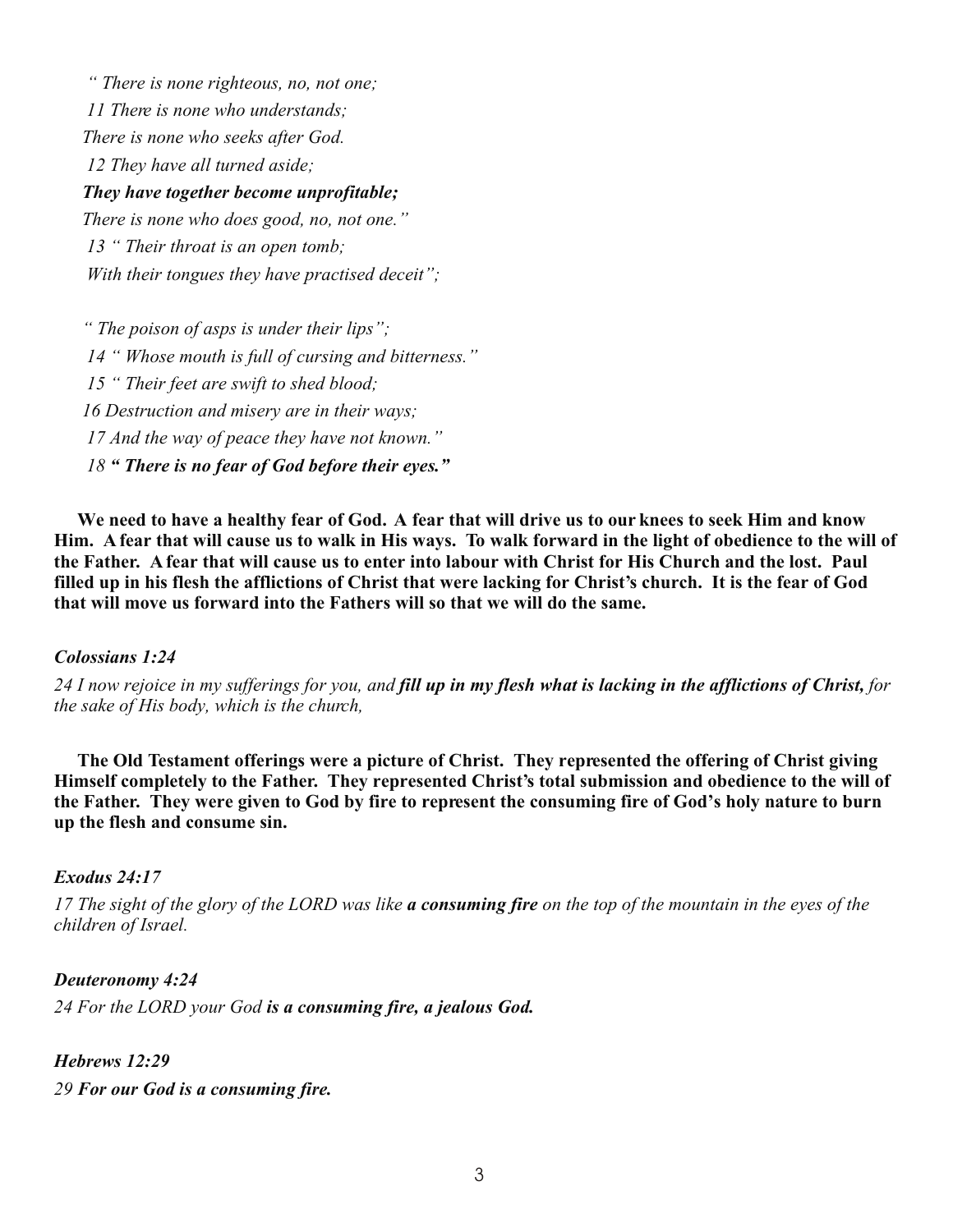**It is the burning of God that sets the sacrifice ablaze and produces the smoke, the incense, the aroma. The aroma becomes the smell of self-less love. It is the love of the Son for the Father revealed through the burning. Christ who gave himself as an offering and a sacrifice to God the Father.**

## *Exodus 29:18*

*18 And you shall burn the whole ram on the altar. It is a burnt offering to the LORD; it is a sweet aroma, an offering made by fire to the LORD.*

## *Ephesians 5:2*

*2 And walk in love, as Christ also has loved us and given Himself for us, an offering and a sacrifice to God for a sweet-smelling aroma.*

**There is an ongoing offering that is being** *made by fire.* **It is an offering in righteousness, the offering of Christ. It is a sacrifice and it burns on an altar. The altar is our hearts set ablaze with a consuming love fire for God. It releases the revelation of Christ through His body, the church. It aligns us with and reflects Christ's willingness to be the seed that falls into the ground to die in order to bring forth much fruit. It is the call of the church, the body of Christ, to reveal the aroma of the Son. An aroma that expresses our true worship the sweet incense of the fragrance of Christ made by fire.** 

## *2 Corinthians 2:14-16*

*14 Now thanks be to God who always leads us in triumph in Christ, and through us diffuses the fragrance of His knowledge in every place. 15 For we are to God the fragrance of Christ among those who are being saved and among those who are perishing. 16 To the one we are the aroma of death leading to death, and to the other the aroma of life leading to life. And who is sufficient for these things?*

**We are to God the fragrance, or aroma, of the sacrifice of Christ. We diffuse the fragrance of Christ in the earth. We are the fragrance of the Son to the Father. The Son who does always please the Father.** 

## *John 8:28-29*

*28 Then Jesus said to them, "When you lift up the Son of Man, then you will know that I am He, and that I do nothing of Myself; but as My Father taught Me, I speak these things. 29 And He who sent Me is with Me. The Father has not left Me alone, for I always do those things that please Him."*

## *2 Peter 1:17*

*17 For He received from God the Father honour and glory when such a voice came to Him from the Excellent Glory: "This is My beloved Son, in whom I am well pleased."*

## *Isaiah 53:10*

*10 Yet it pleased the LORD to bruise Him; He has put Him to grief. When You make His soul an offering for sin, He shall see His seed, He shall prolong His days, And the pleasure of the LORD shall prosper in His hand.*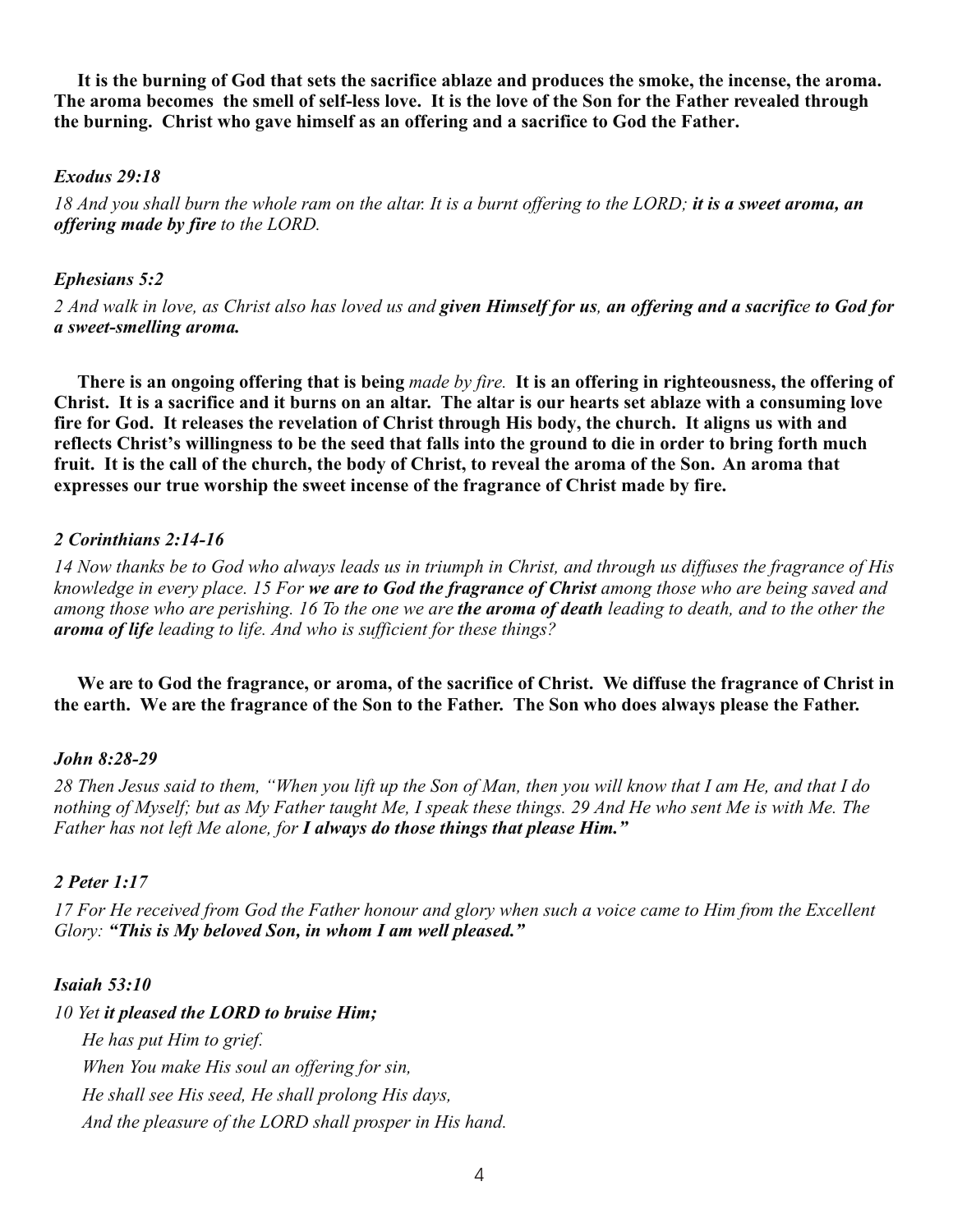**The Father is pleased to bruise the Son and call forth the sacrifice. The Father now waits and calls for the ongoing sacrifice of the Son though His body the Church. Like Paul, we are called to fill up the offering. We are called to diffuse the aroma of the Son in every place. The aroma of Christ can only rise over a burning Church. It is the fire of God burning on the altar of our hearts that burns the sacrifice and causes the aroma of the Son to rise into the face of the Father. It is this aroma that turns the face of the Father toward the Son. It turns the face of the Father toward all the sons and daughters who through sacrifice and burning raise the incense and typify Christ.**

## *Exodus 29:18*

*18 And you shall burn the whole ram on the altar. It is a burnt offering to the LORD; it is a sweet aroma, an offering made by fire to the LORD.*

**Every time the sweet aroma offering is spoken about in the old testament it is said to be an offering**  *made by fire.* **It is the fire of God that produces the offering.** 

#### *Numbers 28:8*

*8 The other lamb you shall offer in the evening; as the morning grain offering and its drink offering, you shall offer it as an offering made by fire, a sweet aroma to the LORD.*

 **We can not create this incense by our own good works. It is revealed through the burning of God. It is by walking in submission to the will of God, through obedient sacrifice, produced through doing the will of the Father that the aroma is released and rises before His face. It is when we walk in obedience to the Spirit, the will of the Father, that the flesh is cut and put to death. The flesh is offered up everyday, every time and in everyplace we obey. This is taking up your cross daily to follow the Son. This is dying to self. It is obedience that fans the flame to consume the sacrifice of flesh and produce the fragrance of the Son.**

## *Isaiah 64:6-7*

*6 But we are all like an unclean thing, And all our righteousnesses are like filthy rags;*

## *Malachi 3:3*

*3 He will sit as a refiner and a purifier of silver; He will purify the sons of Levi, And purge them as gold and silver, That they may offer to the LORD An offering in righteousness.*

## *Amos 6:1*

*1 Woe to you who are at ease in Zion,*